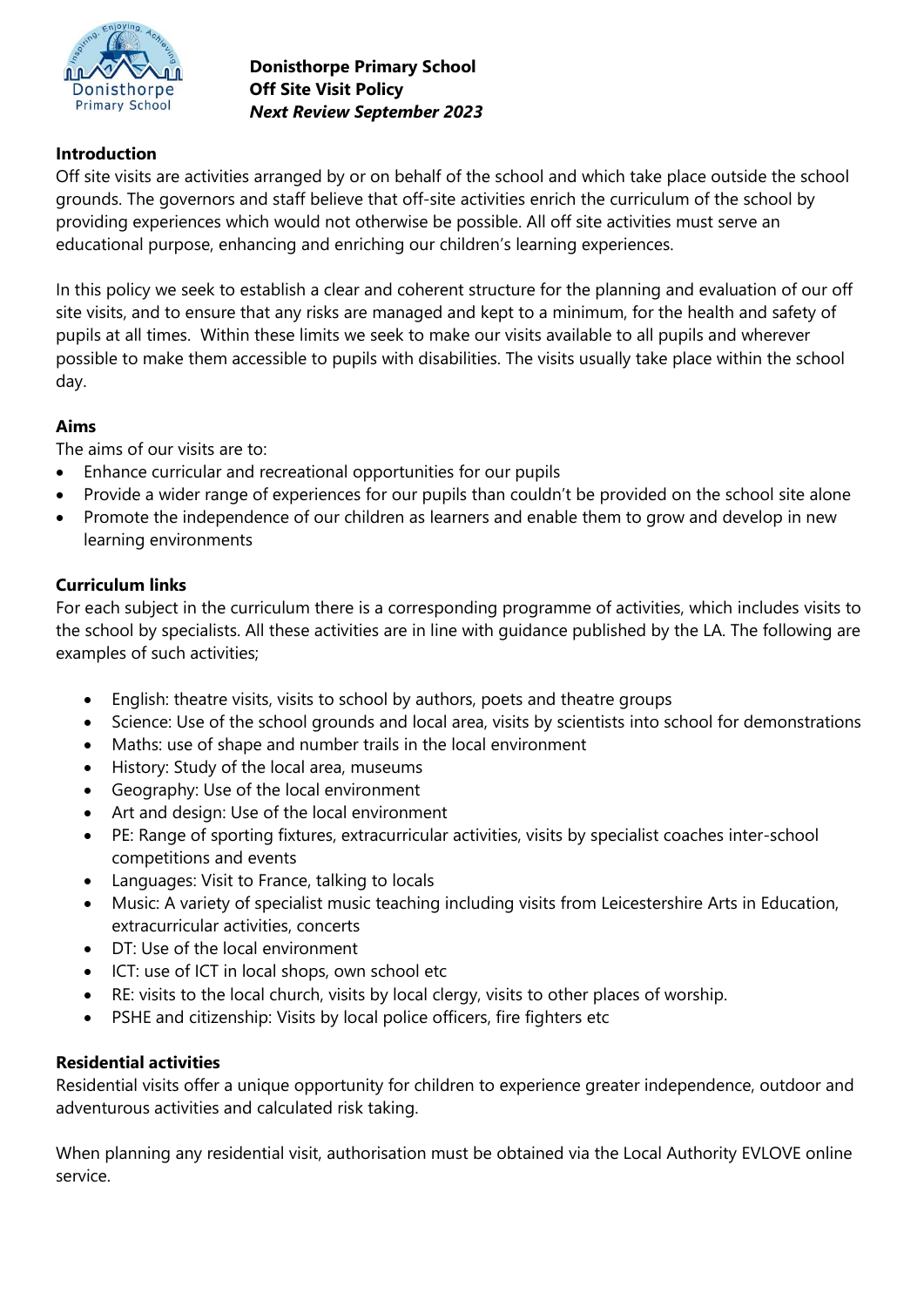

A preliminary visit will be carried out and necessary risk assessments made before holding a meeting to share relevant information with parents of all the children participating.

On departure for residential visits all medicines will be signed in and medical forms will be checked for any alterations or additional details. A full list of contact details will be kept in school and with the group leader for emergencies.

# **How visits may be authorised**

A group leader will be appointed to be responsible for running the activity. This will usually be a teacher in the school who will then liaise with the Headteacher with all related paperwork to include:

- Proposed visit purpose and checklist of trip organisation
- Risk assessments

All details of the trip must be shared with the Headteacher and the Headteacher must authorise that all relevant risk assessments and related paperwork have been completed and the trip can go ahead.

The school's Educational Visits Co-ordinator is Mrs Janette Webb. They will:

- Ensure authorisation is obtained via the Local Authority EVLOVE online service
- Ensure all generic risk assessments are available in the Educational Visits folder in the office
- Ensure that risk assessments are completed before departure
- Support group leaders to assign competent staff to support with trips
- Organise related staff training
- Oversee that all necessary permissions and medical forms are obtained
- Ensure records of visits are kept in the EV office folder and ensure that there are regular generic assessments of the risks where there are frequent visits to local venues
- Conduct a post –trip discussion to ascertain its success

Staff arranging or otherwise involved in offsite activities must familiarise themselves with the regulations advice and procedures published by the LA. This advice is contained in the Local Authority EVLOVE online service.

## **Equal Opportunities**

It is our policy that all children should be able to participate in educational visits. Where a child with a disability is eligible for a trip, we will make every effort to ensure that he/she is included. We may seek guidance from parents to help us adapt our programme, and we will make any reasonable adjustments to our itinerary to include a child with disabilities. Any such adjustments will be included in the risk assessment.

## **Risk Assessments**

A comprehensive risk assessment is carried out by the group leader before the proposed visit. It will assess the risks which might be encountered on the visit and will indicate measures to prevent or reduce them. The use of generic risk assessments, particularly for coach travel can be used and adapted to suit individual children or circumstances. The risk assessment should be based on the following considerations: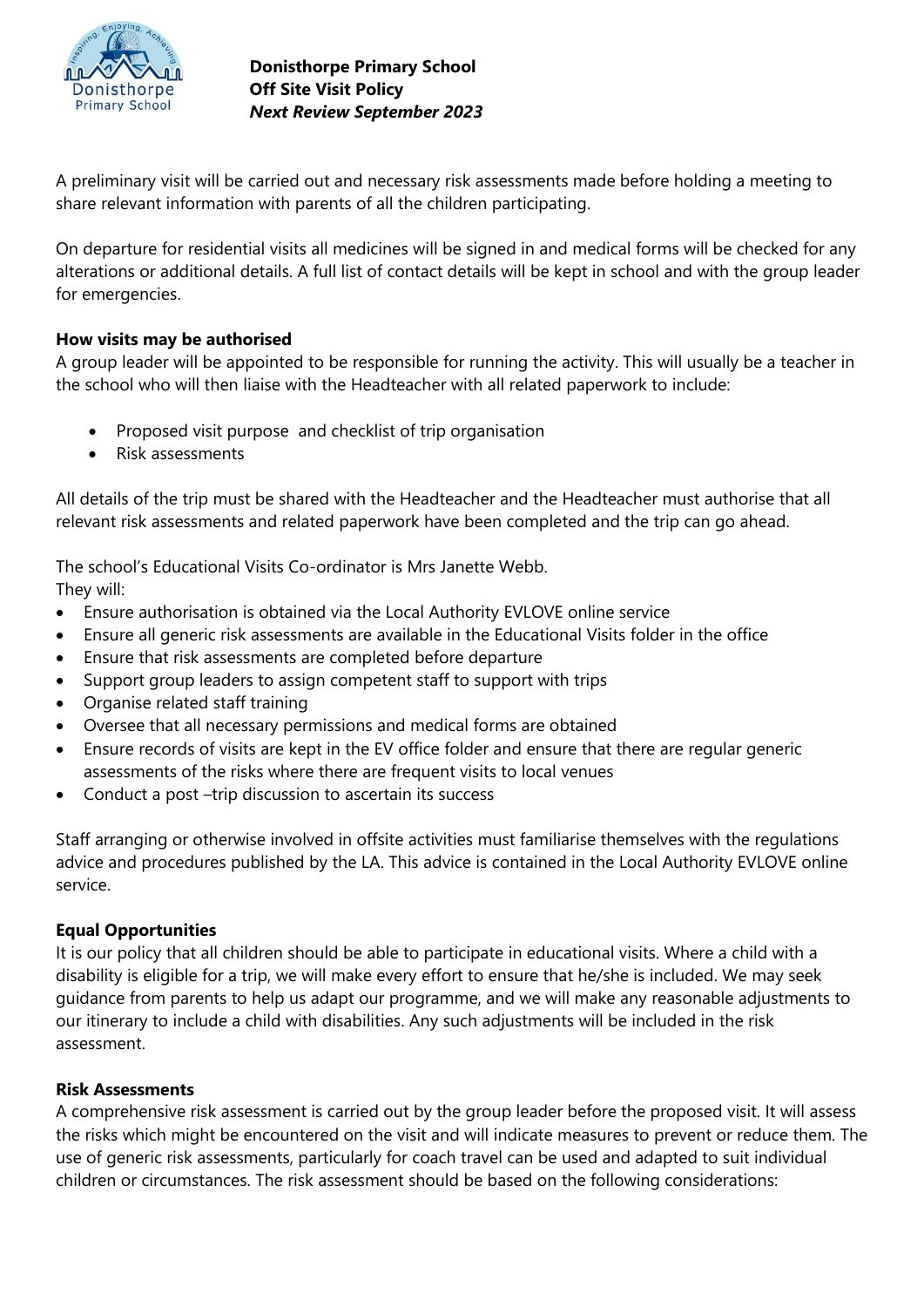

**Donisthorpe Primary School Off Site Visit Policy** *Next Review September 2023*

- What are the hazards?
- Who might be affected by them?
- What safety measures are needed to reduce risks to an acceptable level?
- Can the group leader put the safety measures in place?
- What steps will be taken in an emergency for example with a plan B?

Staff planning an offsite activity should make a preliminary visit to the venue in order to carry out an offsite risk assessment. It is important to take into account the probable weather conditions at the time of the year proposed for the trip and the party leader should take careful account of the facilities available. They should also assess the site's suitability with regard to the age and any particular needs of the children. They will also consider the venue's own approach to health and safety and where appropriate adopt their risk assessments.

It is important to assess and record any health, safety or security issues that are identified during the preliminary visit. Any such issues will be taken into account when the final decision is made on whether the visit should proceed.

Any trip will require a minimum of two adults but an activity should normally have sufficient adults taking part to provide the following minimum ratios based on children's ages;

- 1 adult to 4 children for under-fives
- 1 adult to 6 children for 5-8 year olds
- 1 adult to 15 children for over 8 year olds.

These are minimum requirements and may not provide adequate supervision in all cases depending on the activity and location. A copy of the risk assessments will be given to the Headteacher, and all adults supervising the trip.

### **Transport**

We only hire coaches from reputable companies and always use coaches with seat belts. Generic risk assessments are available in the EV folder for coach travel. All adults accompanying the group must ensure they space out on the coach to ensure supervision of children though out the bus.

If more than one coach is used then a list will be complied of the staff/children on each coach.

It may be necessary on occasion to transport children to sporting fixtures at other schools and hiring buses for this is just not feasible. In these instances the school will not organise this transport but allow parents to make arrangements themselves between friends. It would be very difficult for the school to establish that driving licences and insurances are legal and up-to-date. Parents therefore undertake these arrangements themselves and at their own risk. The school recommends that parents consider carefully when undertaking these arrangements that correct car seats are used as appropriate and give health and safety due consideration.

### **Costings**

The costing of offsite activities should include any of the following that apply:

- **Transport**
- Entrance fees